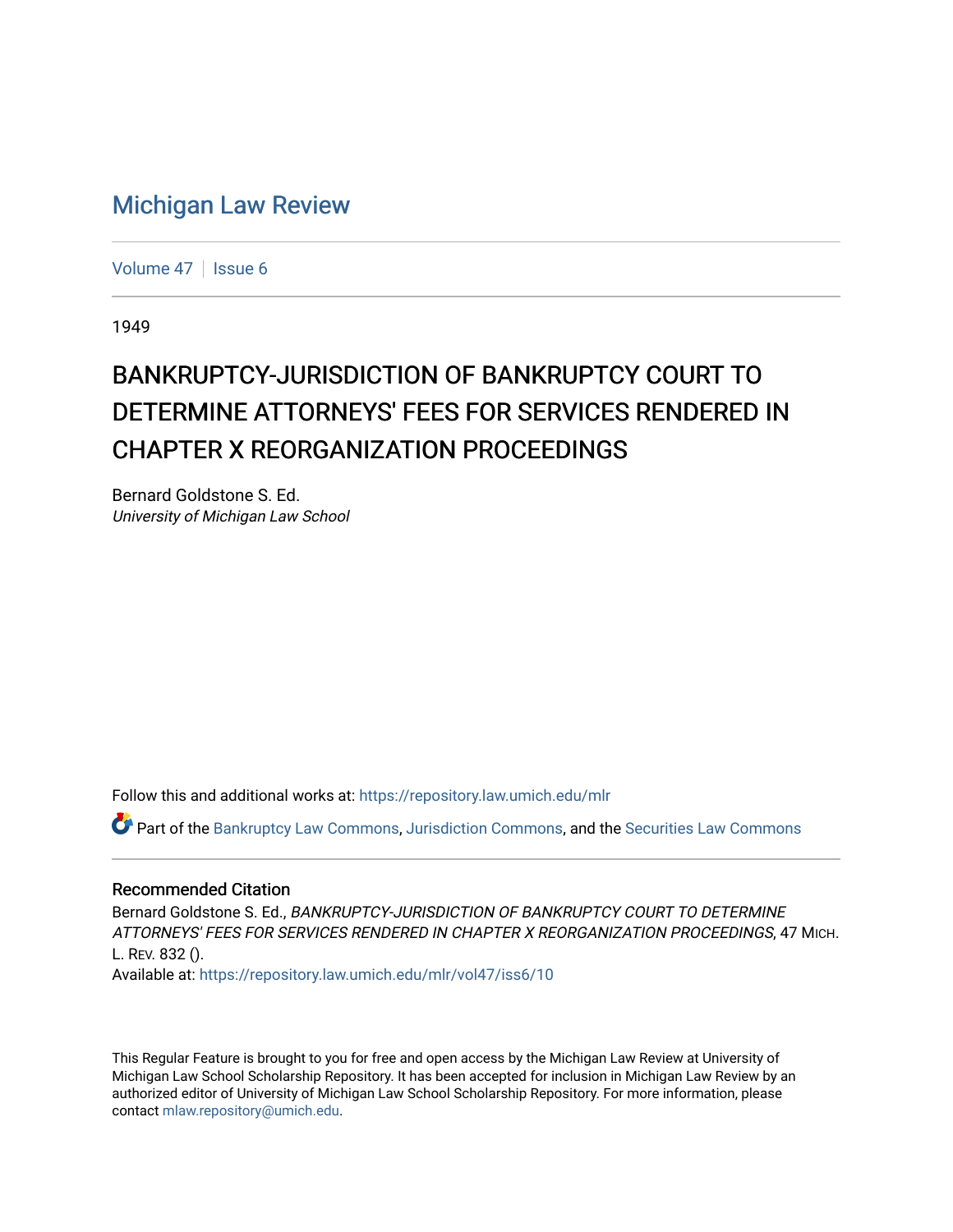## RECENT DECISIONS

BANKRUPTCY-JURISDICTION OF BANKRUPTCY COURT TO DETERMINE ATTOR-NEYS' FEES POR SERVICES RENDERED IN CHAPTER X RBoRGANIZATION PRoCEED-INGs-A committee for preferred stockholders entered into an agreement **with**  petitioners, wherein it was provided that certain shares of stock of the debtor corporation, placed in escrow with the committee by four preferred shareholders, would be delivered to petitioners as added compensation for their services in the reorganization proceeding. Pursuant to this agreement petitioners performed valuable services connected with the reorganization. The bankruptcy court allowed petitioners \$37,500 from the debtor's estate, but held it had no jurisdiction to pass on the amount of the allowance which should be paid under the escrow agreement.1 Petitioners then sued in a state court for specific performance of the escrow agreement. On certiorari to the Supreme Court of the United States from a holding that the state court was without jurisdiction over the subject matter,<sup>2</sup> *held*, affirmed (three justices dissenting). The bankruptcy court had exclusive jurisdiction over petitioners' claim by virtue of section  $221(4)$ , chapter X of the Bankruptcy Act. *Leiman v. Guttman*, *(U.S. 1949) 69 S.Ct. 371.* 

The practice under equity reorganization was to fix all fees and allowances connected with reorganization by private contract outside of court control.3 This gave rise to serious abuses with the possible result that the effective amount received by creditors and stockholders under the plan was determined not by the court but by reorganization managers and committees.<sup>4</sup> Consequently, court control of fees was provided for by Congress in the Bankruptcy *Act,* first in section 77 B,<sup>5</sup> and later in chapter  $X^6$ . The latter, designed to strengthen section 77 B,<sup>7</sup> gives the federal judge exclusive jurisdiction to fix all fees for services compensable out of the debtor's estate,8 and no stockholder or creditor can by private agreement bind the court to pay allowances out of the estate.<sup>9</sup> The question of the principal case is whether Congress intended that the bankruptcy court should regulate the terms of a private agreement for the payment of fees from non-estate funds. Under section 212 of chapter  $X^{10}$  the court has broad control over general protective com-

1 In re Pittsburgh Terminal Coal Corp., (D.C. Pa. 1947) 69 F. Supp. 656.

<sup>2</sup>Leiman v. Guttman, 297 N.Y. 201, 78 N.E. (2d) 472 (1948).

s See Part Vill, Protective Committee Report, Securities and Exchange Commission, pp. 232 et seq. (1940).

4 1 STANFORD L. REV. 336 (1949).

<sup>5</sup>48 Stat. L. 912 (1934), 11 U.S.C. (1946) § 207.

s 52 Stat. L. 897 (1938), 11 U.S.C. (1946) § 621.

<sup>7</sup> SEN. REP. No. 1916, 75th Cong., 3rd sess., pp. 22, 36 (1938). H. REP. No. 1409, 75th Cong., 1st sess., p. 45 (1937).<br><sup>8</sup> Bankruptcy Act, § 242, 52 Stat. L. 900 (1938), 11 U.S.C. (1946) § 642; Woods v.

City National Bank & Trust Co. of Chicago, 312 U.S. 262, 61 S.Ct. 493 (1941); Brown v. Gerdes, 321 U.S. 178, 64 S.Ct. 487 (1944).

<sup>9</sup>Silver v. Scullin Steel Co., (C.C.A. 8th, 1938) 98 F. (2d) 503.

10 52 Stat. L. 895 (1938), 11 U.S.C. (1946) § 612.